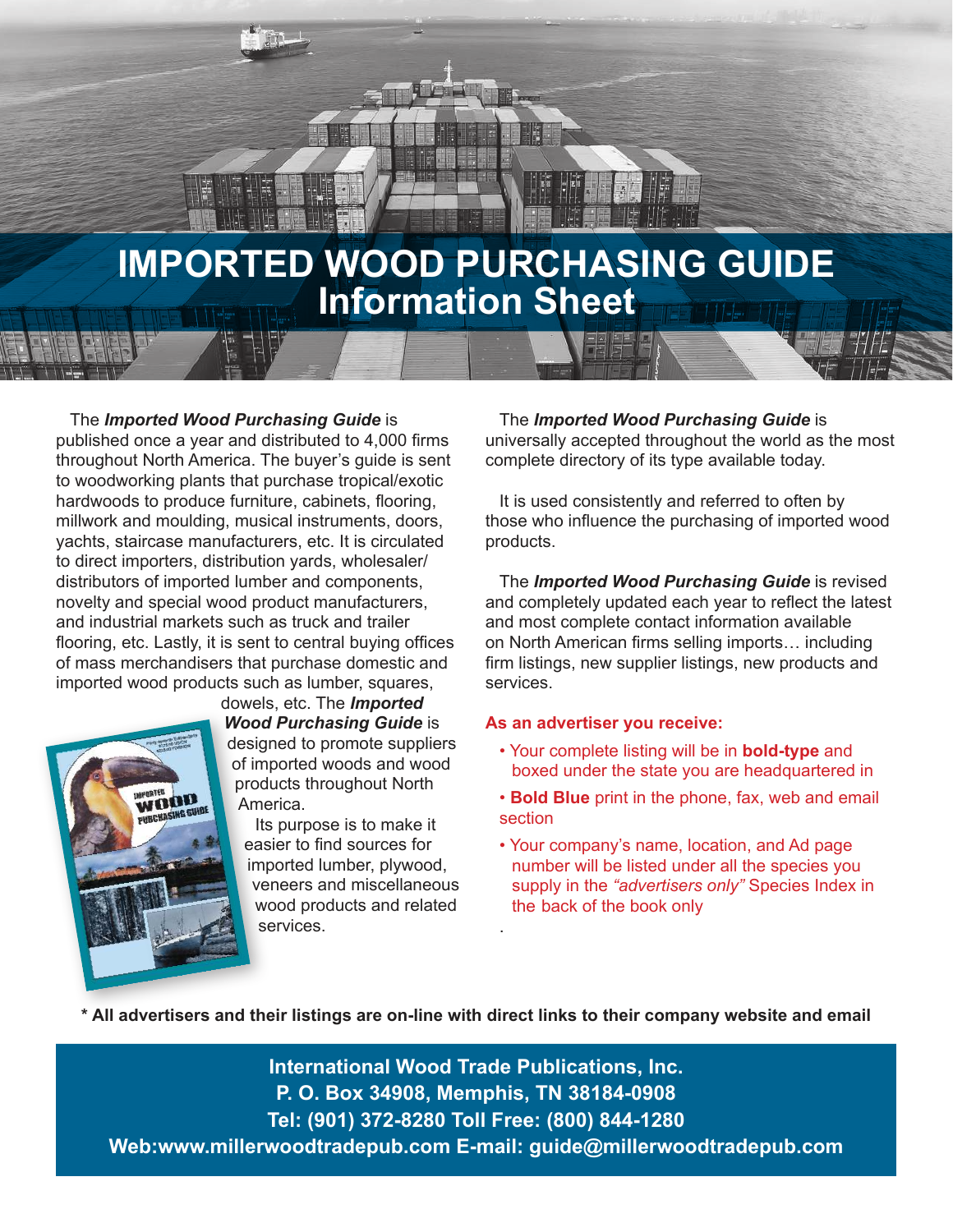| Date: |  |  |  |  |  |  |  |
|-------|--|--|--|--|--|--|--|
|       |  |  |  |  |  |  |  |

# Service Program **IMPORTED WOOD PURCHASING GUIDE**

| Bill us for a                                                                                                                 | at the rate of | payable in advance on a non-cancelable |                    |
|-------------------------------------------------------------------------------------------------------------------------------|----------------|----------------------------------------|--------------------|
| basis, to be published in the Imported Wood Purchasing Guide, an annual directory, for the                                    |                |                                        | Edition. Firm name |
| and Ad page number will be in bold type in telephone listing and classification listing. Advertiser is responsible for full   |                |                                        |                    |
| payment of any advertising run in said publication in the event the Ad agency does not pay for client's advertising within 60 |                |                                        |                    |
| days of first billing. 15% agency discount allowable on space only and must be paid net 30 days.                              |                |                                        |                    |

| ALL RATES PAYABLE IN U.S. FUNDS<br><b>Standard Advertising Rates (artwork and color not included):</b> |                    | Check one of the following boxes:                                          |  |  |  |
|--------------------------------------------------------------------------------------------------------|--------------------|----------------------------------------------------------------------------|--|--|--|
|                                                                                                        |                    | $\Box$ We will provide finished Ad.                                        |  |  |  |
| 1 Page<br>$1/2$ Page                                                                                   | \$2.175<br>\$1.775 | $\Box$ We want you to create our Ad.<br>$\Box$ Use the same Ad no changes. |  |  |  |
| <b>Special Postion Rates:</b>                                                                          |                    |                                                                            |  |  |  |

### **Special Postion Rates:**

| Inside Front Cover             | \$2.725 | Page oppposite Introducti |
|--------------------------------|---------|---------------------------|
| Inside Back Cover              | \$2.525 | Page oppposite Table of C |
| <b>Back Cover</b>              | \$3,200 | Book Mark                 |
| 2 Page Spread                  | \$3,025 |                           |
| *Back Cover must be in 4-Color |         | *No Discount on Bookmark  |

Page oppposite Introduction \$2,375<br>Page oppposite Table of Contents \$2,375 Page oppposite Table of Contents \$2,375<br>Book Mark \$4,600 Back Cover \$3,200 Book Mark \$4,600

**Standard Insert Rates:** (artwork not included) **Text Paper:** 40# Text Lynx Opaque Printing Includes 4-Color, tip-in and bleed **Cover & Inserts:** 110# Text Matte (6 **Cover & Inserts:** 110# Text Matte (65# Cover)

| <b>Inserts</b>          | <b>Space</b> | <b>Printing</b> | <b>Total</b> |
|-------------------------|--------------|-----------------|--------------|
| 1 Page                  | \$2,600      | \$1.750         | \$4,350      |
| 1 Page, with folded tab | \$2.700      | \$1,975         | \$4.675      |
| 2 Pages                 | \$4.400      | \$2,500         | \$6,900      |
| 2 Pages with folded tab | \$4.400      | \$2.750         | \$7.150      |

**Printed/Internet Edition: Includes Ad, Listing, and Direct Links**

**Color:** AAAA standard red, orange, yellow, green, brown

| or blue per page or fraction, extra       | \$250 |
|-------------------------------------------|-------|
| Matched color per page or fraction, extra | \$375 |
| <b>Bleed:</b> per page                    | \$85  |
| 4-Color                                   | \$750 |
| Tip-in Charge                             | \$375 |

### Accepted for:

**INTERNATIONAL WOOD TRADE PUBLICATIONS, INC.** P. O. Box 34908 Memphis, Tennessee 38184-0908 Phone: 901-372-8280 ▪ Fax: 901-388-9058



| Salesman  |  |  |  |
|-----------|--|--|--|
| Firm Name |  |  |  |
| Address   |  |  |  |
|           |  |  |  |
| Signed By |  |  |  |